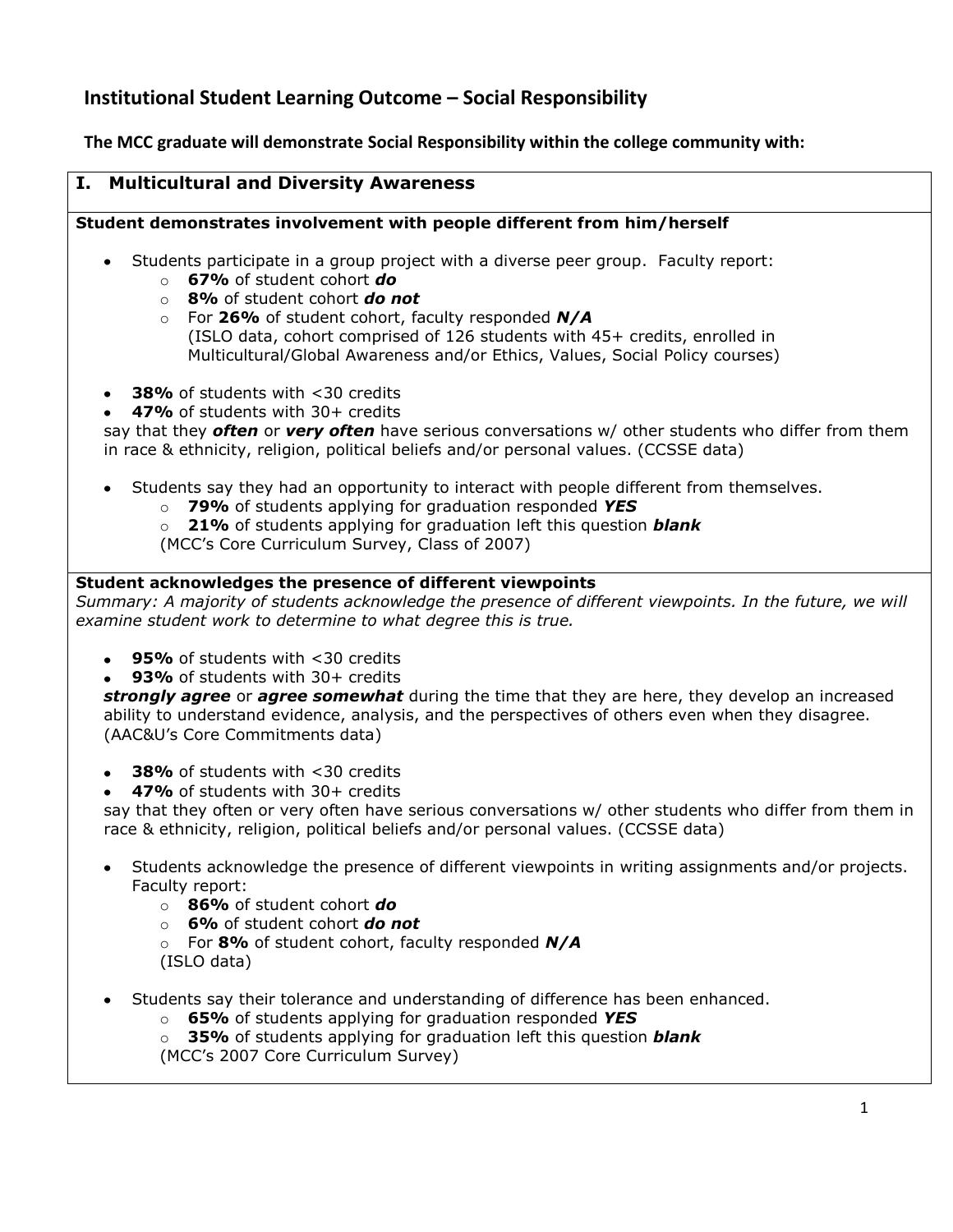### **Student recognizes own identity and culture and appreciates other cultures**

*Summary – Students, faculty and staff perceive that a majority of students recognize their own identify and culture and appreciate other cultures.*

- **94%** of students with <30 credits
- **87%** of students with 30+ credits

*strongly agree* or *agree somewhat* that MCC students are respectful of one another when discussing controversial issues, perspectives, and points of view. (Core Commitments data)

- Students demonstrate their recognition of their own identity and culture and their appreciation of other cultures through writing assignments and/or projects. Faculty report:
	- **84%** of student cohort *do*
	- **4%** of student cohort *do not*
	- For **12%** of student cohort, faculty responded *N/A* (ISLO data)
- Students say they were exposed to the traditions and beliefs of cultures different from their own.
	- o **62%** of students applying for graduation responded *YES*

o **38%** of students applying for graduation left this question *blank* (MCC's 2007 Core Curriculum Survey)

# **II. Ethics, Values and Social Justice**

# **Student recognizes injustice and discrimination**

*Summary – Faculty and staff perceive that approximately 3/4 of our students recognize injustice and discrimination. In the future, we will examine student work to determine to what degree this is true.*

- Students recognize and challenge stereotypes. Faculty and staff report:
	- o **78%** of student cohort *do*
	- o **5%** of student cohort *do not*
	- o For **17%** of student cohort, faculty responded *N/A* (ISLO data)
- Students demonstrate their recognition of injustice and discrimination through writing assignments and/or projects. Faculty report:
	- o **76%** of student cohort *do*
	- o **10%** of student cohort *do not*
	- o For **15%** of student cohort, faculty responded *N/A*
	- (ISLO data)

#### **Student demonstrates the ability to make decisions based on ethical and moral reasoning**

*Summary – In most cases, students and faculty perceive that students are able to make decisions based on ethical and moral reasoning. In the future, we will examine student work to determine to what degree this is true.*

- **83%** of students with <30 credits
- **89%** of students with 30+ credits

*strongly agree* or *agree somewhat* that students usually have an increased capacity for ethical and moral reasoning at graduation than they had at the beginning of college. (Core Commitments data)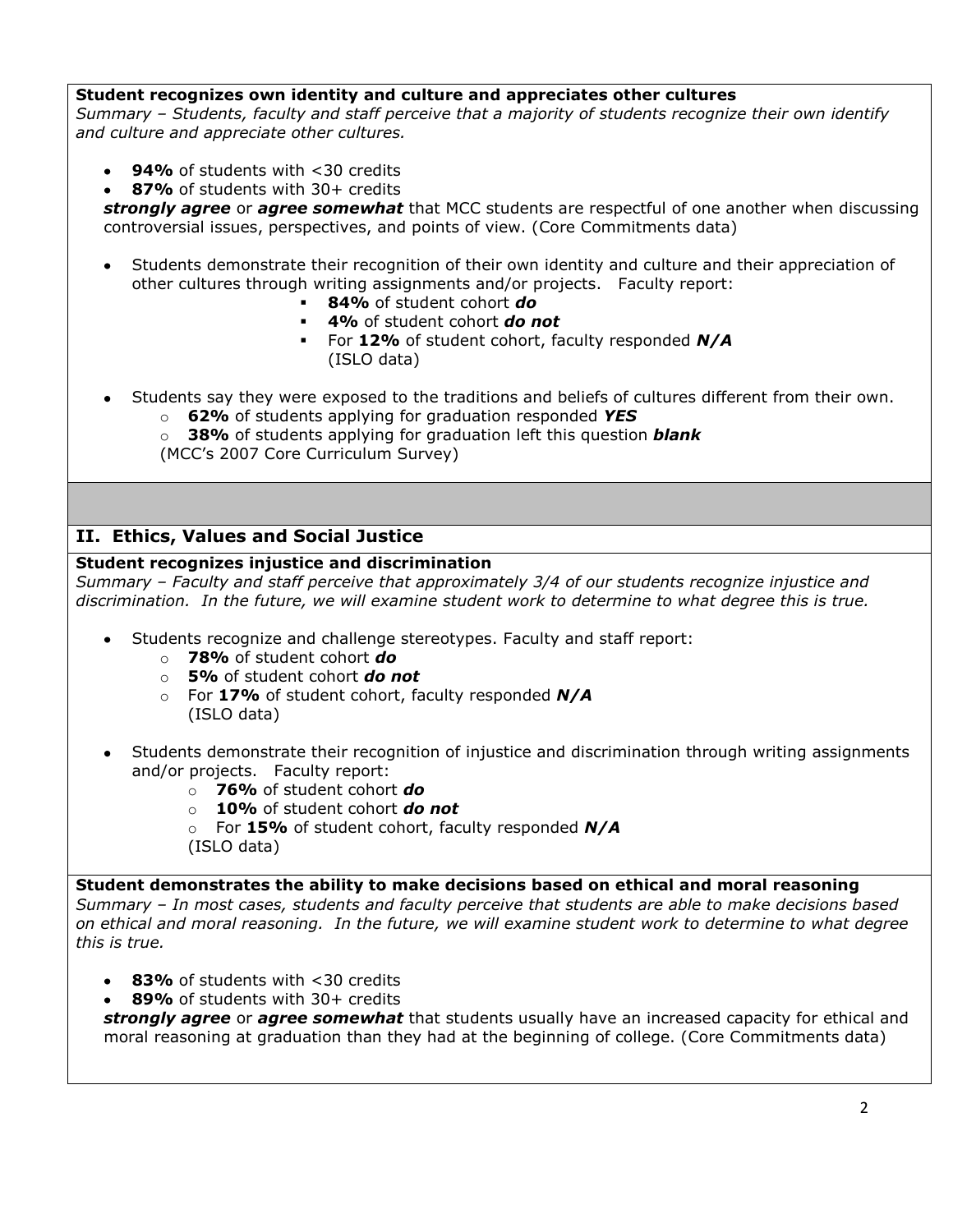- **97%** of students with <30 credits
- **95%** of students with 30+ credits

say that *frequently* or *occasionally* their courses provide them opportunities to further develop their ethical and moral reasoning capacity. (Core Commitments data)

- **34%** of students with <30 credits
- **49%** of students with 30+ credits

say that their experience at MCC has contributed *quite a bit* or *very much* to their development of a personal code of values and ethics. (CCSSE data)

- Students demonstrate their ability to make decisions based on ethical and moral reasoning through writing assignments, projects, and/or class discussions. Faculty report:
	- o **75%** of student cohort *do*
	- o **6%** of student cohort *do not*
	- o For **15%** of student cohort, faculty responded *N/A* (ISLO data)

# **III. Citizenship and Civic Engagement**

### **Student demonstrates an understanding of the value of citizenship**

*Summary – Students, faculty and Student Affairs staff say that students are aware of the value of citizenship. In the future, we will examine student work to determine to what degree this is true.*

- 81% of students with <30 credits
- **78%** of students with 30+ credits
- **92%** of faculty
- **88%** of academic administrators
- **93%** of Student Affairs staff

*strongly agree* or *agree somewhat* that students usually have a stronger awareness of the importance of being involved in the community and contributing to the greater good at the end of their time on campus than they had at the beginning of college. (Core Commitments data)

- **79%** of students with <30 credits
- $\bullet$ **80%** of students with 30+ credits

*strongly agree* or *agree somewhat* that MCC has helped them to learn the skills necessary to effectively change society for the better. (Core Commitments data)

- Students demonstrate their understanding of the value of citizenship through writing assignments and projects. Faculty report:
	- o **62%** of student cohort *do*
	- o **8%** of student cohort *do not*
	- o For **29%** of student cohort, faculty responded *N/A* (ISLO data)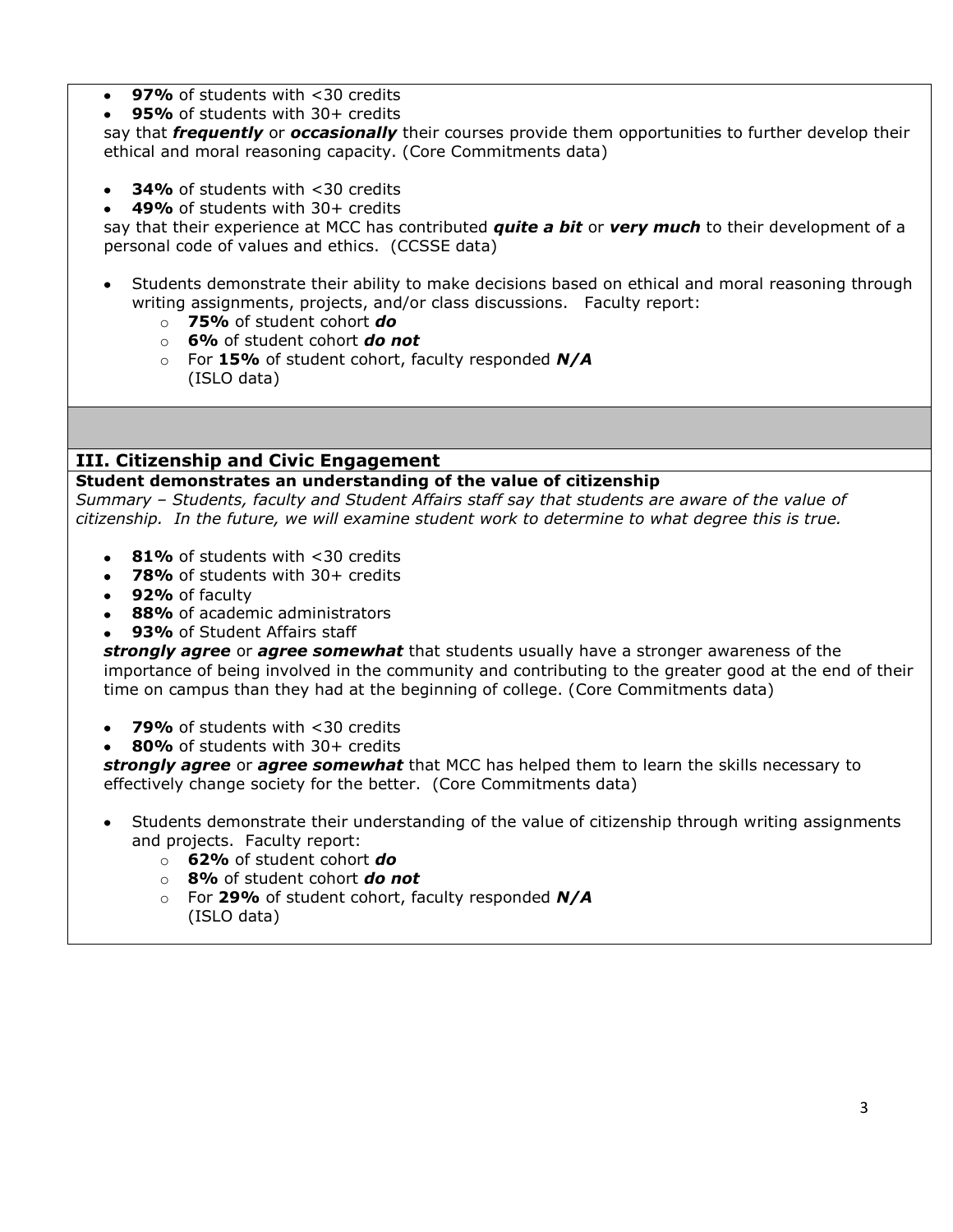# **Student recognizes that s/he belongs to a community and demonstrates awareness of the community's needs.**

*Summary – a majority of students appear to be aware of their membership in a community and that community's needs; however, far fewer students report that they participate in community-based projects. In the future, we will examine student work to determine to what degree this is true.*

- **81%** of students with <30 credits
- **78%** of students with 30+ credits
- **92%** of faculty
- **88%** of academic administrators
- **93%** of Student Affairs staff

*strongly agree* or *agree somewhat* that students usually have a stronger awareness of the importance of being involved in the community and contributing to the greater good at the end of their time on campus than they had at the beginning of college. (Core Commitments data)

- **71%** of students with <30 credits
- **78%** of students with 30+ credits

*strongly agree* or *agree somewhat* that their commitment to change society for the better has grown during their time at MCC. (Core Commitments data)

- **22%** of students with <30 credits
- **35%** of students with 30+ credits

say they have contributed to the welfare of their community *very much* or *quite a bit*. (CCSSE data)

- Students demonstrate their recognition of their membership in a community and an awareness of its needs in writing assignments, projects and/or community action projects. Faculty report:
	- o **71%** of student cohort *do*
	- o **4%** of student cohort *do not*
	- o For **22%** of student cohort, faculty responded *N/A* (ISLO data)

#### **Student engages in service to others**

*Summary – 37% or fewer MCC students engage in service to others.*

- **7%** of MCC students participated in a Service Learning project in 2007-08 (MCC Factbook)
- **16%** of students with <30 credits
- **36%** of students with 30+ credits

say they have *very often*, *often* or *sometimes* participated in a community-based project as part of a regular course. (CCSSE data)

- **54%** of students with <30 credits
- **67%** of students with 30+ credits

say their experience at MCC has contributed *some, quite a bit* or *very much* to their personal development when it comes to contributing to the welfare of their community

(CCSSE data)

- Students participate in service learning, civic engagement, community service and mentoring. Faculty report:
	- o **22%** of student cohort *do*
	- o **16%** of student cohort *do not*
	- o For **61%** of student cohort, faculty responded *N/A* (ISLO data)